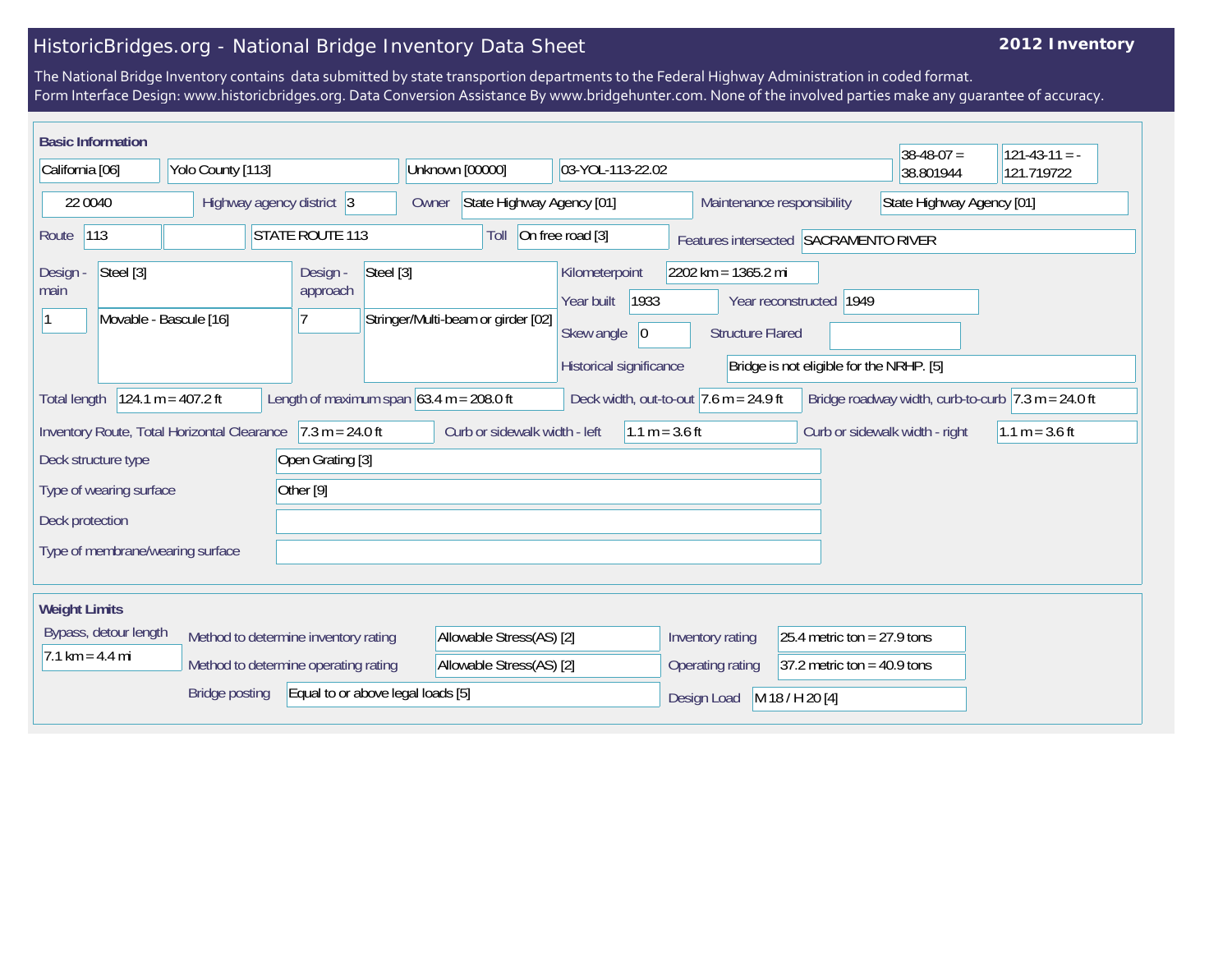| <b>Functional Details</b>                                                                                                             |                                                                                                                               |  |  |  |  |  |  |
|---------------------------------------------------------------------------------------------------------------------------------------|-------------------------------------------------------------------------------------------------------------------------------|--|--|--|--|--|--|
| Average daily truck traffi<br>10000<br>Average Daily Traffic                                                                          | Year 2010<br>12324<br>2028<br>$ 10\rangle$<br>Future average daily traffic<br>%<br>Year                                       |  |  |  |  |  |  |
| Road classification<br>Minor Arterial (Rural) [06]                                                                                    | 12.2 m = 40.0 ft<br>Approach roadway width<br>Lanes on structure 2                                                            |  |  |  |  |  |  |
| Type of service on bridge Highway-pedestrian [5]                                                                                      | Direction of traffic 2 - way traffic [2]<br>Bridge median                                                                     |  |  |  |  |  |  |
| Parallel structure designation<br>No parallel structure exists. [N]                                                                   |                                                                                                                               |  |  |  |  |  |  |
| Waterway [5]<br>Type of service under bridge                                                                                          | Navigation control on waterway (bridge permit required). [1]<br>Navigation control<br>Lanes under structure<br>$\overline{0}$ |  |  |  |  |  |  |
| Navigation vertical clearanc<br>$1 m = 3.3 ft$                                                                                        | Navigation horizontal clearance $ 48.8 \text{ m} = 160.1 \text{ ft}$                                                          |  |  |  |  |  |  |
| Minimum vertical clearance over bridge roadway<br>$99.99 m = 328.1 ft$<br>Minimum navigation vertical clearance, vertical lift bridge |                                                                                                                               |  |  |  |  |  |  |
| Minimum lateral underclearance reference feature Feature not a highway or railroad [N]                                                |                                                                                                                               |  |  |  |  |  |  |
| Minimum lateral underclearance on right $0 = N/A$                                                                                     | Minimum lateral underclearance on left $0 = N/A$                                                                              |  |  |  |  |  |  |
| Minimum vertical underclearance reference feature Feature not a highway or railroad [N]<br>Minimum Vertical Underclearance $ 0 = N/A$ |                                                                                                                               |  |  |  |  |  |  |
| Appraisal ratings - underclearances N/A [N]                                                                                           |                                                                                                                               |  |  |  |  |  |  |
|                                                                                                                                       |                                                                                                                               |  |  |  |  |  |  |
| <b>Repair and Replacement Plans</b>                                                                                                   |                                                                                                                               |  |  |  |  |  |  |
| Type of work to be performed                                                                                                          | Work to be done by contract [1]<br>Work done by                                                                               |  |  |  |  |  |  |
| Replacement of bridge or other structure because<br>of substandard load carrying capacity or substantial                              | 2145000<br>429000<br>Bridge improvement cost<br>Roadway improvement cost                                                      |  |  |  |  |  |  |
| bridge roadway geometry. [31]                                                                                                         | $124.1 m = 407.2 ft$<br>Length of structure improvement<br>Total project cost<br>3605000                                      |  |  |  |  |  |  |
|                                                                                                                                       | Year of improvement cost estimate<br>2010                                                                                     |  |  |  |  |  |  |
|                                                                                                                                       | Border bridge - state<br>Border bridge - percent responsibility of other state                                                |  |  |  |  |  |  |
|                                                                                                                                       | Border bridge - structure number                                                                                              |  |  |  |  |  |  |